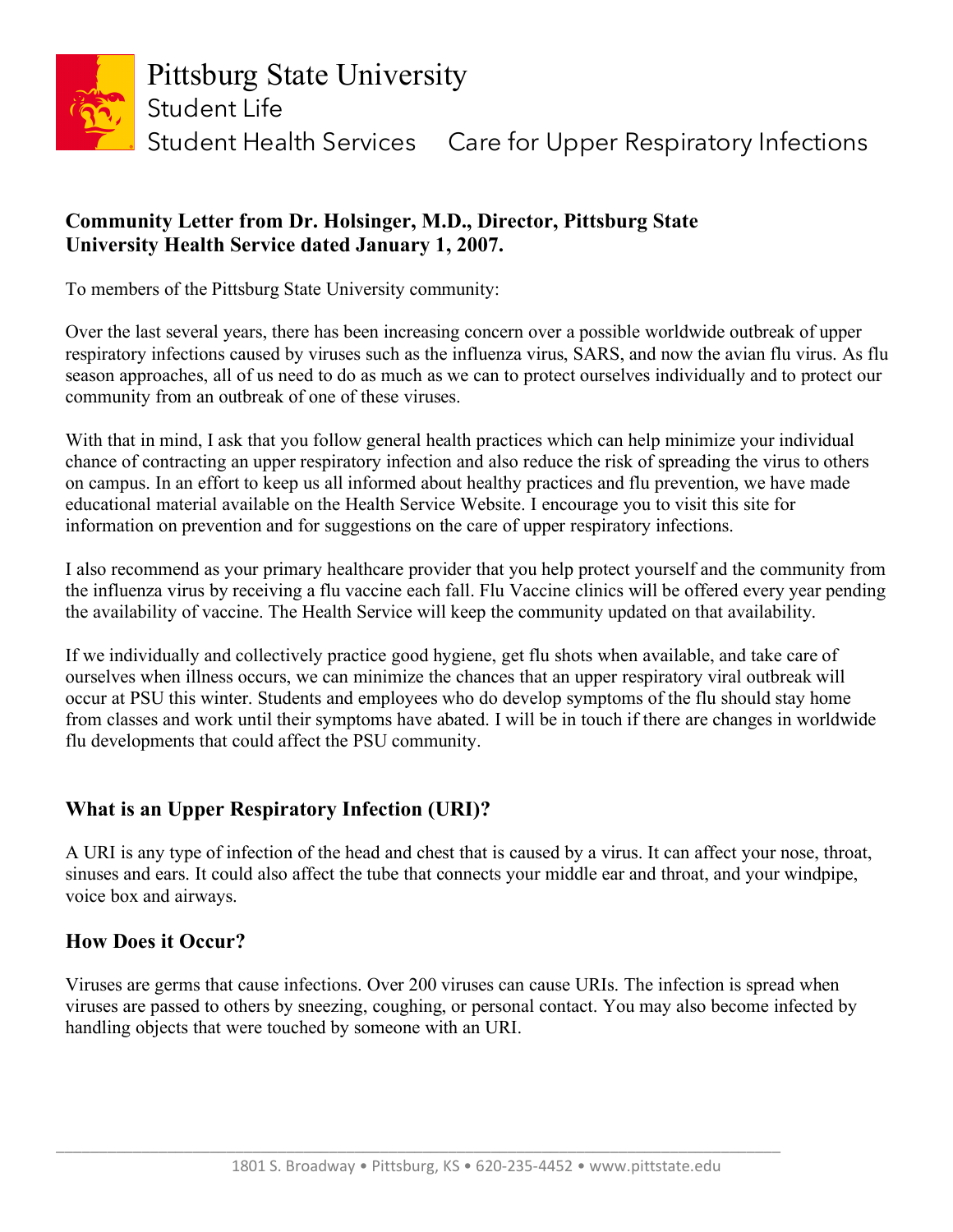

## Pittsburg State University

Student Life

Student Health Services Care for Upper Respiratory

Infections

## **You are more likely to get a URI if:**

- You are emotionally or physically stressed.
- You are tired.
- You are not eating enough healthy food.
- You are a smoker.
- You are living or working in crowded conditions.

## **What are the Symptoms of URI?**

Symptoms may include:

- Scratchy or sore throat
- Sneezing, runny nose, and nasal congestion
- Cough
- Watery eyes
- Ear congestion
- Slight fever (99 to  $100^{\circ}$ F or 37.2 to 37.8 $^{\circ}$ C)
- Fatigue
- Headache
- Loss of appetite

## **How are URI symptoms treated?**

You usually start having URI symptoms one to three days after contact with a cold virus. You can treat them with non-prescription medicines and other self-care items.

If you have a **slight fever, headache or muscle/joint aches**, you may take any of these nonprescription medicines:

- Acetaminophen 325 mg (take 2 every 4-6 hours, up to 12 total per 24 hours)
- or Ibuprofen 200 mg (take 1 every 4-6 hours, up to 6 total per 24 hours)
- or Naproxen Sodium 220 mg (take 1 every 8 hours, up to 3 total per 24 hours)

#### If your **throat is sore**, you may try:

- Sucking on throat lozenges or popsicles may be helpful.
- Gargling with salt water (use one teaspoon of salt in a large glass of warm water every four hours.)

If you have a **stuffy nose**: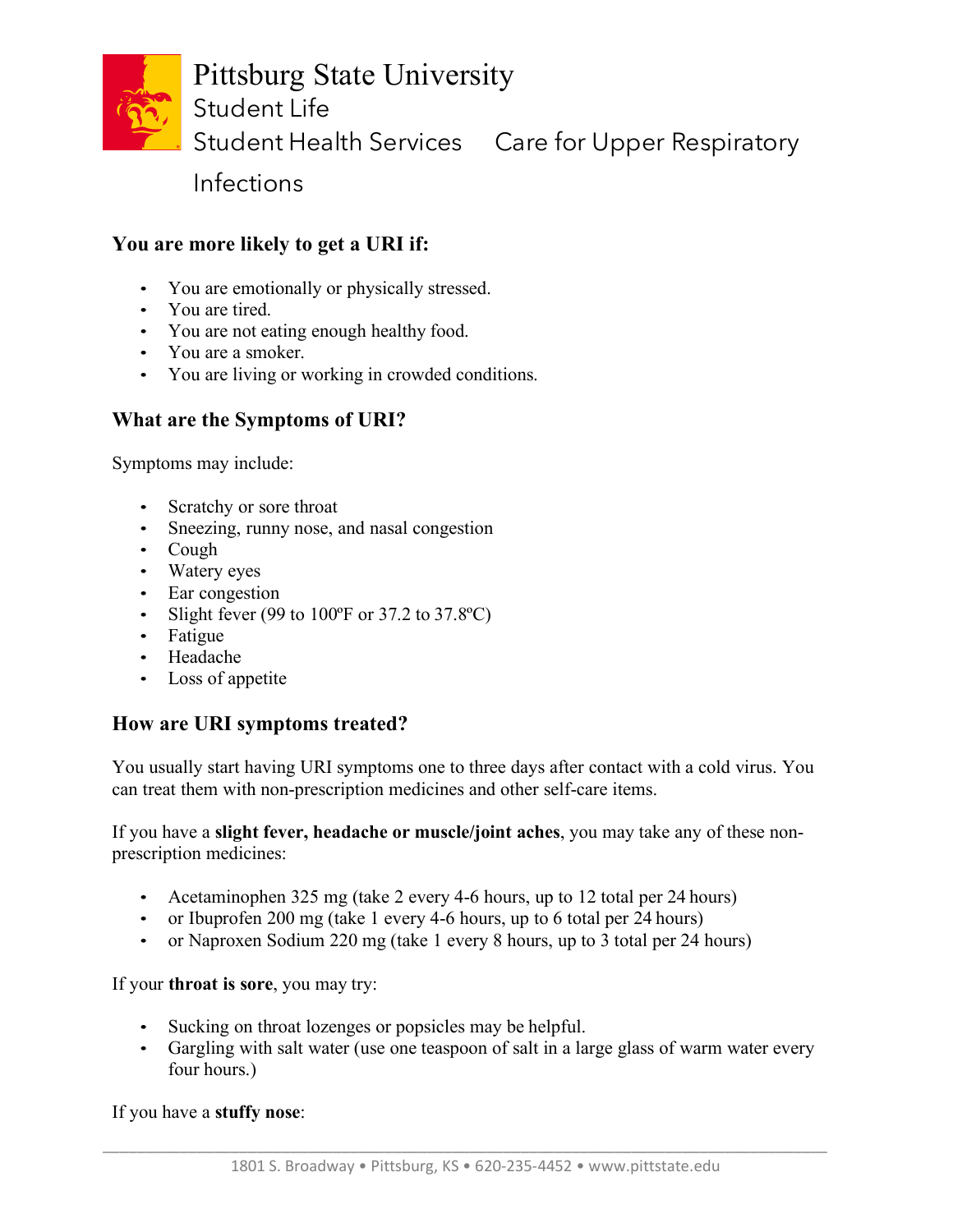

# Pittsburg State University Student Life Student Health Services Care for Upper Respiratory

Infections

- Use a decongestant (e.g. Sudafed or Pseudoephedrine)
- or, use saline nose drops to relieve nasal dryness
- or, you can buy nose drops or make your own. To make a solution for nose drops, add one teaspoon of salt to a quart of water.
- If you have a **runny nose**, use a mild antihistamine (e.g. Benadryl or Diphenhydramine)

If you have a **cough**, use a cough medication (e.g. Robitussin or the generic equivalent) or cough drops.

**NOTE:** Many over-the-counter non-prescription combination products (such as NyQuil, Comtrex, etc) have significant amounts of acetaminophen/ ibuprofen/ pseudoephedrine in them. Please do not take additional amounts of these medications when you use a combination product.

## **How Long will a URI Last?**

URIs usually may last one to two weeks.

## **How can I take care of myself?**

- Drink lots of fluids *(water, fruit juice, tea, clear soup broths and non-caffeinated carbonated beverages).*
- Inhale warm moist air. Use a *humidifier*, *take showers* or put a *pan of water on your radiator.*

## **When should I see a health care provider?**

See your health care provider when you have any of the following symptoms:

- Temperature of 102°F (38.9°C) or higher
- shaking chills
- Difficulty breathing/wheezing
- Chest pain
- Skin rash
- Worsening sore throat
- White or yellow spots on your tonsils or throat
- A cough that gets worse or becomes painful
- Severe headache
- Mental confusion
- Blue or gray lips, skin or nails
- Worsening earache